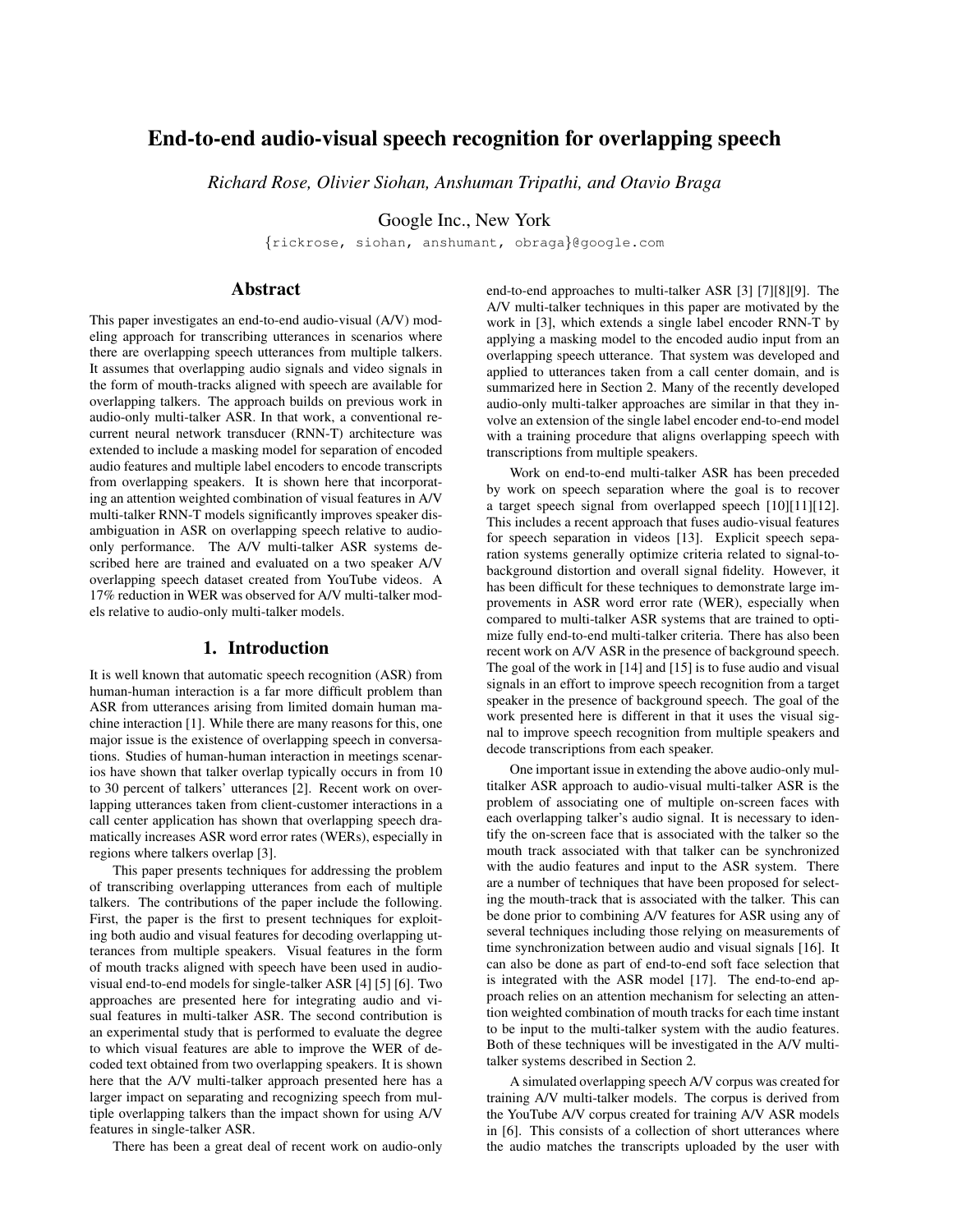the YouTube video[18], and the video mouth track is aligned with the audio [6]. Each utterance in the simulated overlapped speech corpus was created by combining two of these short A/V utterances with randomly selected overlap interval ranging from one to five seconds. This simulated overlapping speech corpus is described in more detail in Section 3, and the results of an experimental study based on this corpus is presented in Section 4.

# 2. System Description

This section describes the end-to-end RNNT based approach to multi-talker modeling. First, the basic multi-talker model is described as a multi-channel RNNT model with an added mask layer to produce separate activations for the two overlapping speaker's utterances. Second, two approaches for integrating visual features into the multi-talker model are presented.

#### 2.1. Audio-only multi-talker model

The extension of the single label encoder recurrent neural network transducer (RNNT) [19] to an audio-only multi-talker RNNT [3] is illustrated by the block diagrams in Figure 1. Figure 1a displays the RNNT as a encoder-decoder framework that can be trained end-to-end to map discrete audio input sequences to target label sequences. In this work the audio encoder is a five layer 1024 cell bidirectional LSTM, the label encoder is a two layer 2048 cell LSTM network, and the joint network is a 640 dimensional feed-forward neural network. The input audio features,  $\mathbf{X}_a = \{x_{a} \}_{i=1}^T$ , for a T length utterance are  $D_a = 240$ dimensional vectors containing three stacked 80 dimensional mel-frequency filter-bank vectors. All parameters are trained end-to-end with the CTC loss function [19].



a) Single label encoder RNNT b) Multi-talker RNNT Figure 1: *Extending single label RNNT to audio-only multi-*

*talker RNNT.* Figure 1b shows how the single label encoder RNNT can be extended to the multi-talker case by adding an LSTM masking model as shown in the figure. It is assumed in the figure that the audio input can contain up to  $M$  overlapping utterances. In training, it is assumed that a separate reference label sequence exists for each of the M overlapping utterances. Multi-talker training is performed by separately aligning the overlapped audio frames to each of the  $M$  label sequences. A unique channel sequence index is appended to the audio encoder embedding for each label sequence before inputting the embedding to the masking model. This serves to disambiguate speech associated with label sequence  $m$  from competing speech.

Separate RNNT losses are computed for each of the M label sequences, and the overall RNNT loss is the sum of channel specific RNNT losses. This is referred to as 2Chan-RNNT loss in Section 4. All parameters in the model are trained using audio signals containing simulated overlapping speech utterances. A masking loss is also defined to inhibit the alignment of labels associated with one speaker to the opposite speaker's utterance. For the two speaker case, it is defined as:

$$
MaskLoss = L2\left(\mathcal{M}_{t=T_{End}}^{0T}\right) + L2\left(\mathcal{M}_{t=0}^{1T_{Start}}\right)
$$

where  $\mathcal{M}^0$  and  $\mathcal{M}^1$  are the masking model activations for channels 0 and 1, and  $T_{Start}$  and  $T_{End}$  represent the start and end frames respectively of the speaker overlap interval in the T frame input utterance. The goal of the masking loss is to suppress the masking layer outputs for a given channel in those regions of the utterances where speech from that channel is not present. The total loss is computed by summing the RNNT losses for each channel with the mask loss, and will be referred to as 2Chan-RNNT+Mask in Section 4. During evaluation, M strings are decoded on overlapping speech by running decoding with each of M settings of the channel sequence index.

### 2.2. Audio-visual multi-talker model

The block diagrams in Figure 2 describe two approaches for extending the audio-only multi-talker model to include visual features. In both cases, it is assumed that there are M mouth tracks associated with each of the  $M$  speakers that are time synchronized with the speech in the overlapped input utterance. The input video frames,  $\mathbf{X}_v$ :  $\{x_v^m\}_{t=1,m=1}^{T, \Lambda}$ , for each of M overlapping speakers in a T length utterance are  $128 \times 128 \times 3$ thumbnail images. Visual features,  $\mathbf{V}^m = \{v_t^m\}_{t=1,m=1}^{T, M}$ , are  $D<sub>v</sub> = 512$  dimensional vectors computed from the input video frames using a 3 dimensional 5 layer convolutional neural network. A detailed description of the video model can be found in [6] and [20].

The first approach for integrating video features in the multi-talker framework, shown in Figure 2a, appends visual features obtained directly from mouth-tracks aligned with the two speaker's utterances. In this case, multi-talker training is performed by appending the video features associated with the mth speaker with the audio features obtained from the overlapped speech and aligning the A/V features with the mth label sequence. The configuration in Figure 2a assumes that, during decoding, the mouth-track that is associated with a given speaker is known. This implies that there needs to be some form of active speaker detection that exists prior to decoding.



a) Direct input of visual features b) Attention weighted visual features Figure 2: *Audio-visual multi-talker RNNT: a) Direct input (DI) and b) Attention weighted (AW) input of visual features.*

The second approach, shown in Figure 2b, computes attention weighted visual features,  $V'$ , as a weighted combina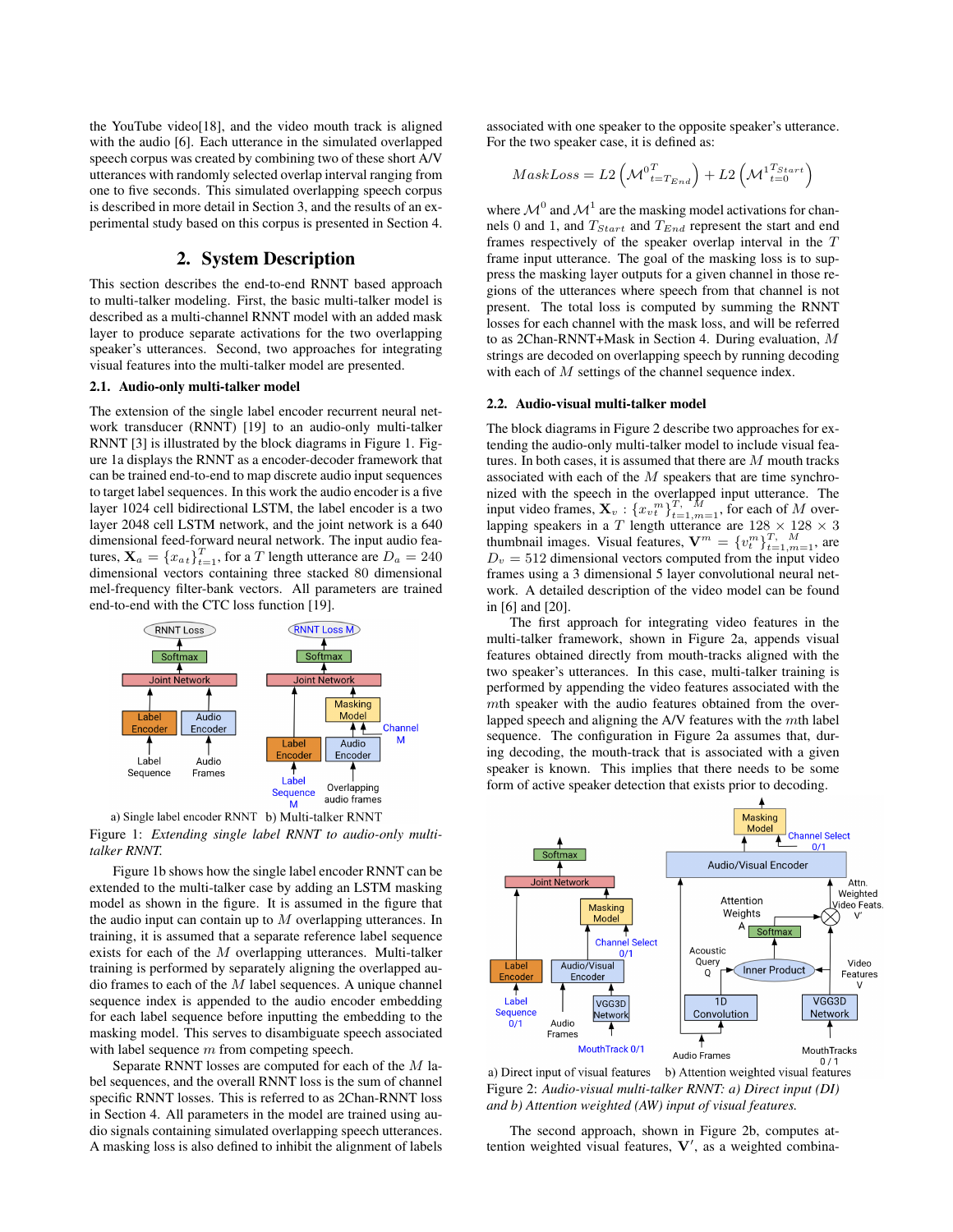tion of the visual features  $V^m$  from M overlapping speakers. The attention network is similar to the attention weighted approach for dealing with multiple on-screen faces in A/V ASR for non-overlapping speech [17], and represents a simplified version of a more general attention network [21]. It is trained end-to-end with the RNNT model, and produces a  $T$  length sequence of attention weights,  $\mathbf{A}^m = \{\hat{a}_t^m\}_{t=1,m=1}^T$ . The attention weight,  $a_t^m$ , represents a normalized measure of similarity between acoustic and the visual features for the mth speaker at time t:

$$
a_t^m = Softmax(InnerProduct(q_t, v_t^m)),
$$

where the acoustic query vector,  $q_t$ , is a 512 dimensional embedding generated from the input audio features using a 1 dimensional convolutional network:

$$
q_t = 1DConvNet(x_{at}).
$$

The advantage of the attention weighted (AW) input of visual features, as depicted in Figure 2b, is that there is no need to determine which set of  $M$  video features corresponds to each of the  $M$  label sequences as is needed for the direct input (DI) of visual features in Figure 2a. The WERs obtained for both of these approaches on the simulated overlapping speech corpus described in Section 3 are given in Section 4.

# 3. Experimental Study

This section describes the experimental study performed to evaluate the performance of the audio-only and audio-visual multi-talker models presented in Section 2. The experiments are limited to the case where there are overlapping utterances from  $M = 2$  speakers. The overlapping speech datasets, model parameterizations, and the evaluation measures are described.

#### 3.1. Simulated audio-visual overlapping speech corpus

A training corpus of simulated overlapping speech utterances was created by combining short audio-visual utterances extracted from YouTube videos. There are three major steps to obtain this corpus. First, a process of unsupervised mining of short audio utterances from YouTube videos with user provided captions [18] is performed. Audio utterances are derived from islands of confidence where there is agreement between an ASR decoded result for a segment and the force-aligned userprovided transcript.

Second, face-tracking technology is leveraged to select utterances with matching speaking face [6][20]. Video snippets corresponding to the selected utterances are extracted, and face tracking is performed to locate all on-screen faces. A visual speech classifier is used to identify the speaking face, if any, that spans each audio segment, followed by an audiovisual synchrony detector to reject dubbed videos. The result of this process is a collection of short utterances (from a one to two seconds to tens of seconds long) totaling 31k hours of data, where with high confidence, the audio matches the user-uploaded transcripts, and the selected face video track matches the audio.

Finally, a training set of simulated overlapped utterances was created from the above confidence island utterances with aligned face and mouth tracks. The audio portion of the overlapped utterances was created by taking two of the above single speaker utterances, offsetting one in time with respect to the other, and adding the two audio signals. The video portion of the overlapped utterances consists of two mouth tracks where one of the mouth tracks has been offset to be aligned with the corresponding offset audio signal. However, shifting the video frames creates a situation where there are no video frames associated with a given speaker in those regions where that speaker is not speaking. To deal with this issue, video frames for nonspeech regions were filled with forward-backward repetitions of video frames where speech was present. This provides video features from the same speaker, but that are not synchronized with the audio.

The offset used in shifting the audio signals was chosen to provide overlap intervals randomly selected with a uniform distribution between 1 and 5 seconds. Each overlapped speech utterance was stored with two reference transcriptions, two mouth tracks, and overlap interval start and end times which were used for computing the masking loss described in Section 2. The resulting training corpus contains 18k hours of training data.

#### 3.2. Evaluation measures

In the two speaker multi-talker case, multi-talker decoding is run separately for two channels generating hypothesized strings  $h_1, h_2$ . These must be scored against the reference strings  $r_1, r_2$ for the two overlapping utterances, and the scoring method must decide which hypothesized string is assigned to a given reference string. In this work the minimum permuted reference (prWER), was used:

$$
prWER(h_1, h_2, r_1, r_2) = \min(Err(h_1, r_1) + Err(h_2, r_2),
$$
  

$$
Err(h_1, r_2) + Err(h_2, r_1)),
$$

where  $Err()$  corresponds to the standard WER measure. A comparison between prWER and the more well known concatenated minimum permutation word error rate (cpWER) [22][3] was performed, and the two measures were found to differ by less than one percent relative.

#### 3.3. AI Principles

The work presented in this paper abides by Google AI Principles [23]. We are hoping that this work, by improving the robustness of speech recognition systems, will increase the reach of ASR technology to a larger population of users, as well as the development of assistive technology. It should also be noted that the data and models developed in this work are restricted to a small group of researchers working on this project and are handled in compliance with the European Union General Data Protection Regulation [24].

### 4. Experimental Results

Results are presented comparing WERs obtained with audioonly and A/V multi-talker end-to-end RNNT models on an overlapping speech test set. The test set was obtained from human transcribed utterances with aligned mouth tracks taken from YouTube videos, and not the semi-supervised procedure described in Section 3. However, the process of forming overlapped utterances as a combination of single speaker utterances is the same as described above. The test set contains 3135 utterances ranging in length from 3.2 to 13.6 seconds. WERs obtained for the multi-talker models are also compared with those obtained for single channel A/V and audio-only models.

#### 4.1. Audio-only multi-talker results

Table 1 provides a comparison between audio-only multi-talker and single-channel RNNT performance on the YouTube test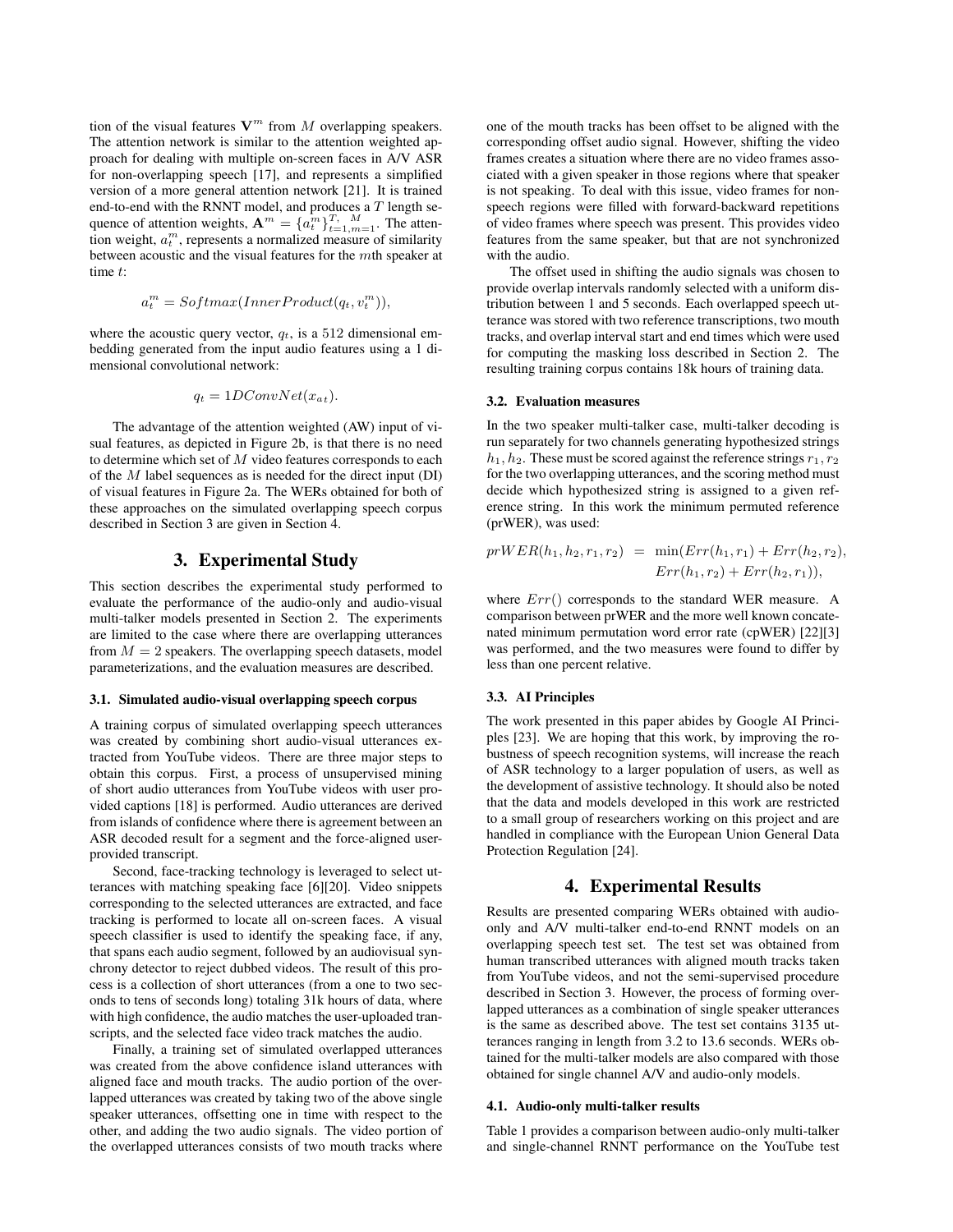set. The single taker (Single) and overlapped (Overlap) test sets contain the same number of utterances. The overlapped set contains the same utterances as the single speaker set except waveforms were offset and added to these utterances as described in Section 3.1. The first row of the table gives the WER for a baseline audio-only single channel RNNT model (SingleChan). The second row gives the prWER computed for that same model evaluated on the overlapped test set. The third and fourth rows of the table give the prWER for the audio-only multi-talker RNNT model (MultiTalker) trained with summed RNNT (2Chan-RNNT) loss with and without mask loss (Mask).

There are several observations that can be made from the results in Table 1. First, comparing rows one and two, simply decoding on the Overlap test set with the SingleChan model gives a large increase in WER, which is a result of a large number deletions in the overlap intervals. Second, comparing the WERs from the second and third rows, the WER for the MultiTalker model decreases by a factor of two compared to the SingleChan model. This is primarily due to a dramatic reduction in the number of deletions. Third, comparing rows three and four, adding the Mask loss reduces the WER by about 4 percent relative to training with the 2Chan-RNNT loss alone.

Table 1: *WERs for audio-only single channel RNNT (SingleChan) and audio-only multi-talker RNNT (MultiTalker) models on single talker (Single) and 2 talker overlapped speech (Overlap) test sets. MultiTalker models are trained with summed RNNT (2Chan-RNNT) loss with and without mask loss.*

| Audio-only RNNT Model Performance (WER%) |                 |                 |      |  |
|------------------------------------------|-----------------|-----------------|------|--|
| <b>RNNT Model</b>                        | Loss            | <b>Test Set</b> | WER  |  |
| SingleChan                               | <b>RNNT</b>     | Single          | 14.8 |  |
| SingleChan                               | <b>RNNT</b>     | Overlap         | 44.8 |  |
| MultiTalker                              | 2Chan-RNNT      | Overlap         | 21.6 |  |
| MultiTalker                              | 2Chan-RNNT+Mask | Overlap         | 20.7 |  |

### 4.2. A/V multi-talker results

The impact of the audio-visual multi-talker models is summarized by the results in Table 2. The first row of the table gives the WER for the baseline audio-visual RNNT model on the single speaker test set. The second row of Table 2 gives the prWER computed for the audio-visual multi-talker model with direct input (DI) of visual features (MultiTalker-DI), as depicted in Figure 2a, evaluated on the overlapped A/V test set. This represents an ideal case since, as mentioned in Section 2.2, this scenario assumes that decoding is preceded by an active speaker detection module. It is assumed in this result that this module is error free. The third row of the table gives the prWER for the audiovisual multi-talker RNNT model with attention weighted (AW) visual features (MultiTalker-AW), as shown in Figure 2b, also evaluated on the overlapped A/V test set. The fourth and fifth rows show the WERs for the multi-talker models trained with mask loss (Mask). Comparing the WER for the A/V baseline in the first row of Table 2 to the audio-only WER in the first row of Table 1, there is a 6.7% reduction in WER with respect to the audio-only baseline. This is consistent with results obtained for the impact of using A/V features in [6].

Several observations can be made about A/V multi-talker ASR performance from this table. First, comparing the DI and AW A/V multi-talker performance in rows 3 and 4 of Table 2, the WER for the DI A/V scenario is about 8% lower than for the AW case. Second, the relative decrease in WER associated with Mask loss shown in Table 2 is slightly less than that obtained for the audio-only multi-talker model. Third, comparing the

Table 2: *WERs for A/V single channel RNNT and A/V multi-talker RNNT models using direct input of visual features (MultiTalker-DI) and attention weighted visual features (MultiTalker-AW).*

| Audio-visual RNNT Model Performance (WER%) |                 |                 |            |  |
|--------------------------------------------|-----------------|-----------------|------------|--|
| <b>A/V</b> Model                           | Loss            | <b>Test Set</b> | <b>WER</b> |  |
| SingleChan                                 | <b>RNNT</b>     | Single          | 13.8       |  |
| MultiTalker-DI                             | 2Chan-RNNT      | Overlap         | 16.4       |  |
| MultiTalker-AW                             | 2Chan-RNNT      | Overlap         | 17.8       |  |
| MultiTalker-DI                             | 2Chan-RNNT+Mask | Overlap         | 16.2       |  |
| MultiTalker-AW                             | 2Chan-RNNT+Mask | Overlap         | 17.2       |  |

WERs in the fourth row of Table 1 and the fifth row of 2, there is a 17% decrease in WER for the AW A/V multi-talker system relative to the audio-only multi-talker system. This suggests that the integration of visual features in the A/V multi-talker models has a significant impact in disambiguating overlapping speakers relative to audio-only models.

Figure 3 provides a comparison between audio-visual and audio-only models according to how the WERs for the two models vary across the percentage overlap for the overlapping utterances. The percentage overlap is defined here as  $(T_{End} - T_{Start})/T$ . Note that the WER for the audio-visual model is nearly uniform across the range of percent overlap, while the WER for the audio-only model shows a significant increase as the degree of overlap increases.



Figure 3: *WER by utterance overlap interval for audio-only and audio-visual multi-talker models.*

# 5. Summary and Conclusions

The work in this paper represents the first attempt at integrating the visual modality in end-to-end multi-talker ASR on overlapping speech utterances. The experimental study has demonstrated that integrating visual features in multi-talker ASR has a bigger impact on performance relative to the audio-only case than the impact of integrating the visual modality in single label encoder ASR. This was demonstrated by the fact that an attention based A/V multi-talker system resulted in a reduction in WER of 17% on a two speaker simulated overlapping speech corpus, while the A/V single-talker system was responsible for a decrease in WER of 6.7% relative to audio-only ASR. Further work is being directed towards replacing the existing end-to-end encoders with transformer transducers [25] and investigating alternative architectures for fusing A/V features.

#### 6. Acknowledgments

The authors would like to thank Basi Garcia for help with tools in model evaluation, and Takaki Makino and Hank Liao for their contribution to A/V speech corpus development.